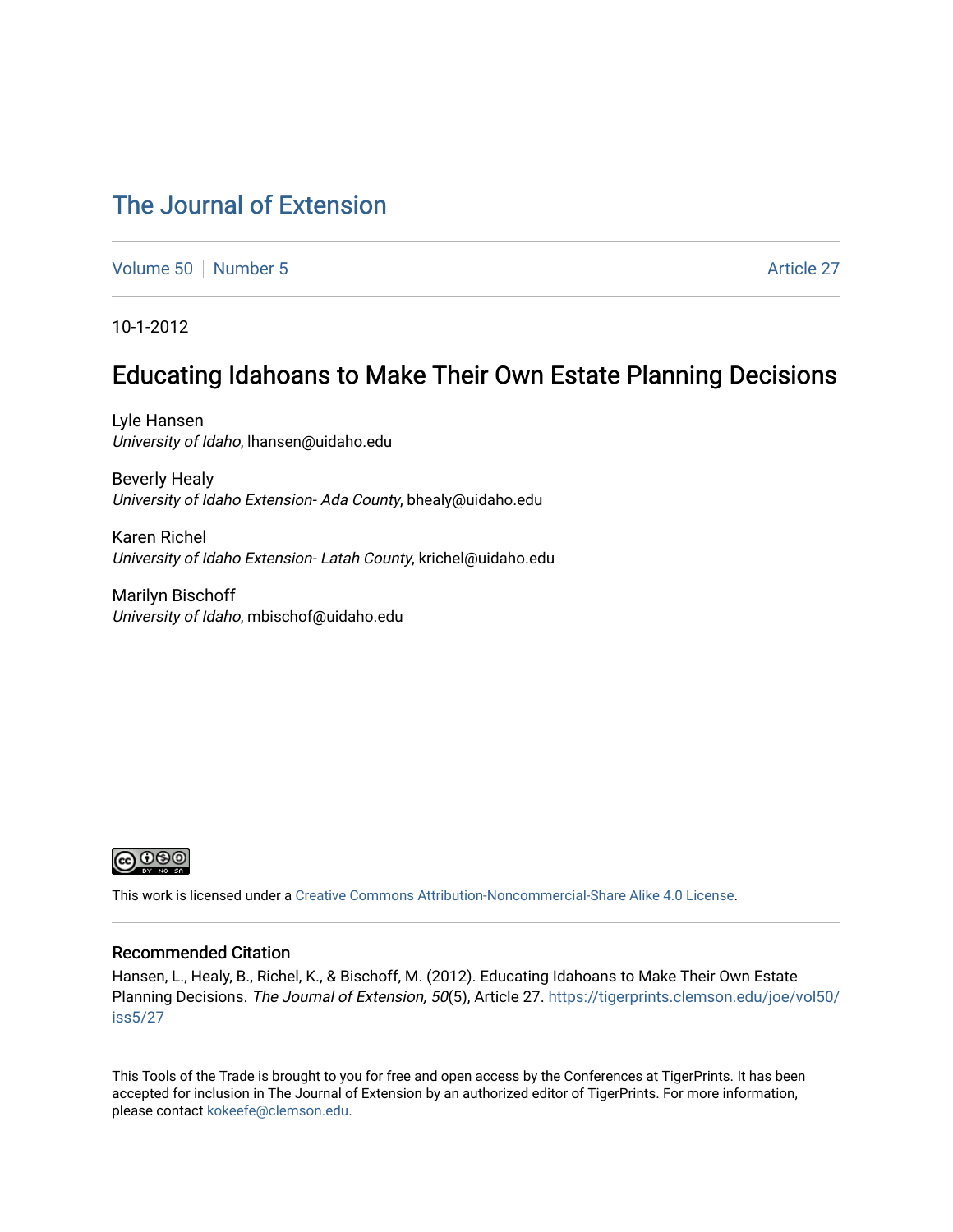

**October 2012 Volume 50 Number 5 Article Number:**

**5TOT10**

## **Educating Idahoans to Make Their Own Estate Planning Decisions**

**Lyle Hansen**

Extension Associate Professor and Extension Educator University of Idaho Extension-Jerome County University of Idaho Jerome, Idaho [lhansen@uidaho.edu](mailto:lhansen@uidaho.edu)

### **Beverly Healy**

Extension Professor and Extension Educator University of Idaho Extension-Ada County Boise, Idaho

[bhealy@uidaho.edu](mailto:bhealy@uidaho.edu)

### **Karen Richel**

Extension Assistant Professor and Extension Educator University of Idaho Extension-Latah County Moscow, Idaho

[krichel@uidaho.edu](mailto:krichel@uidaho.edu)

#### **Marilyn Bischoff**

Extension Professor and Family Economics Specialist School of Family and Consumer Sciences University of Idaho Boise, Idaho

[mbischof@uidaho.edu](mailto:mbischof@uidaho.edu)

*Abstract: To address the need for estate planning education, University of Idaho Extension partnered with community organizations, local attorneys, and health care*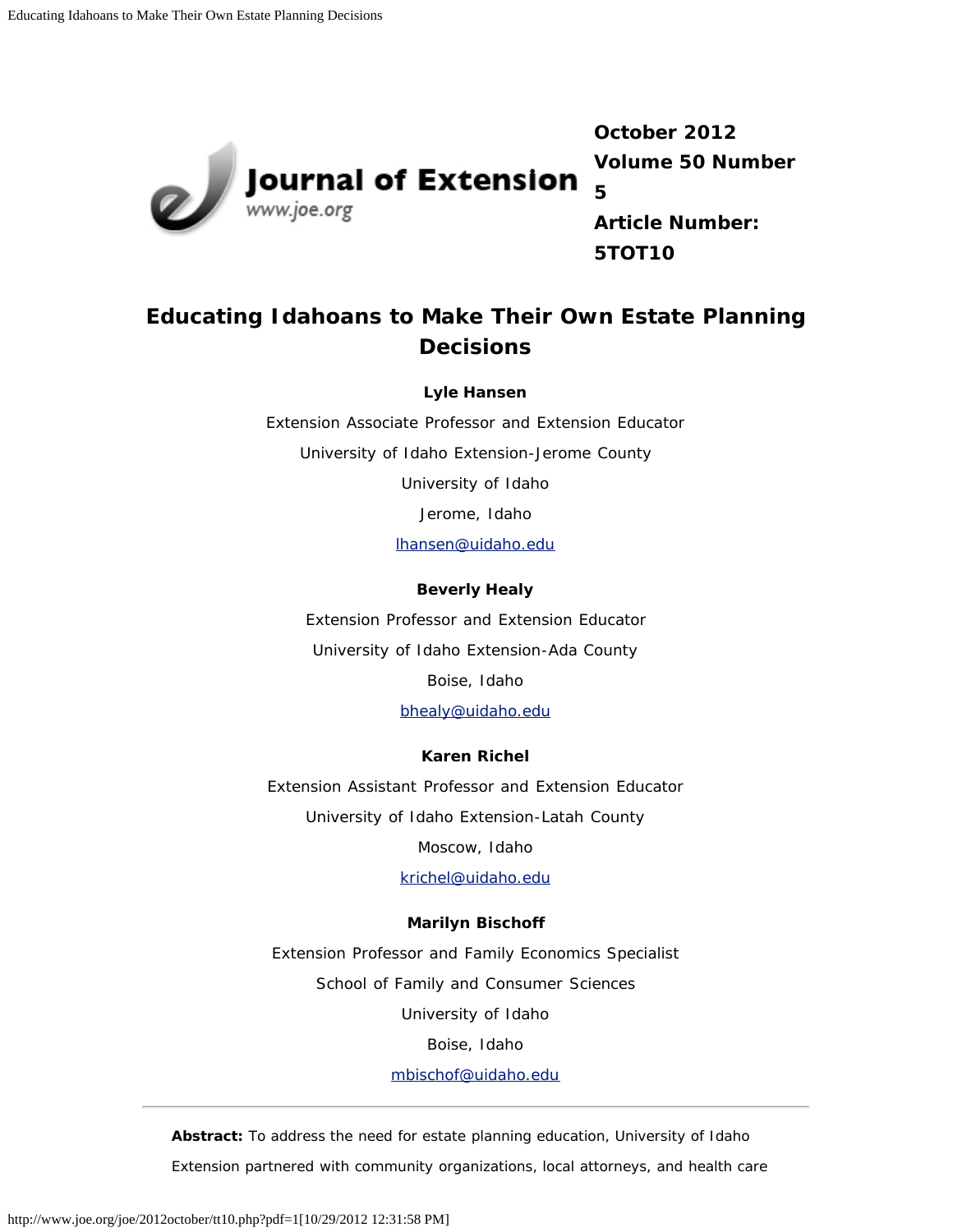*professionals to conduct unbiased, low-cost seminars that teach important legal endof-life concepts and skills. Using the award-winning Legally Secure Your Financial Future: Organize, Communicate, Prepare (LSYFF) curriculum, 19 seminars were offered to nearly 1,600 participants throughout Idaho. Instructors guided seminar participants through an evaluation of their important documents and legal decisions, taught estate planning concepts, motivated attendees to communicate legal end-oflife wishes, and provided references for self-help or professional assistance.*

## **Introduction**

Estate planning is complex and can be overwhelming to both educated and uneducated Americans. "The United States population continues to age and how people plan for the inevitable consequences of mortality is important to them, their families, friends, and communities" (Palmer, Bhargava, & Hong, 2006). Family members need to understand the legal parameters and financial consequences of the alternatives available to them in order to make effective decisions about estate planning (Edwards, 1991). "The complexity of the financial products and services industry, along with the rapid changes in technology, information availability, and public policy, demands a financially literate consumer" (Porter, DeVaney, Pling, Strum, & Schuchardt, 2005). Frequently, living trusts and other financial products are over-sold and are not necessary for many Idaho consumers.

Individuals who provide final legal instructions to their survivors ensure property is distributed according to final wishes, name guardians for minor children, save money by reducing costs and taxes, direct the estate administration, and help avoid disagreements among survivors. Additionally, estate planning documents instruct whether life sustaining medical treatment is desired if an individual is unable to communicate.

Advance directives appoint an agent to make medical and/or financial decisions on an individual's behalf. A large portion of health care costs is incurred in the last year or 30 days of life. Individuals who lack advance directives for health care may be kept alive against their wishes, creating financial burdens for Medicare, insurance, and/or families. A recent AARP survey of respondents ages 50 years and older indicated many have some knowledge of advance directives and pre-plans. However, only 37% and 36% reported having a health care power of attorney and a living will, respectively, and only 46% had completed a will (AARP, 2008).

In 2009, a Harris Interactive survey compared historical estate planning data for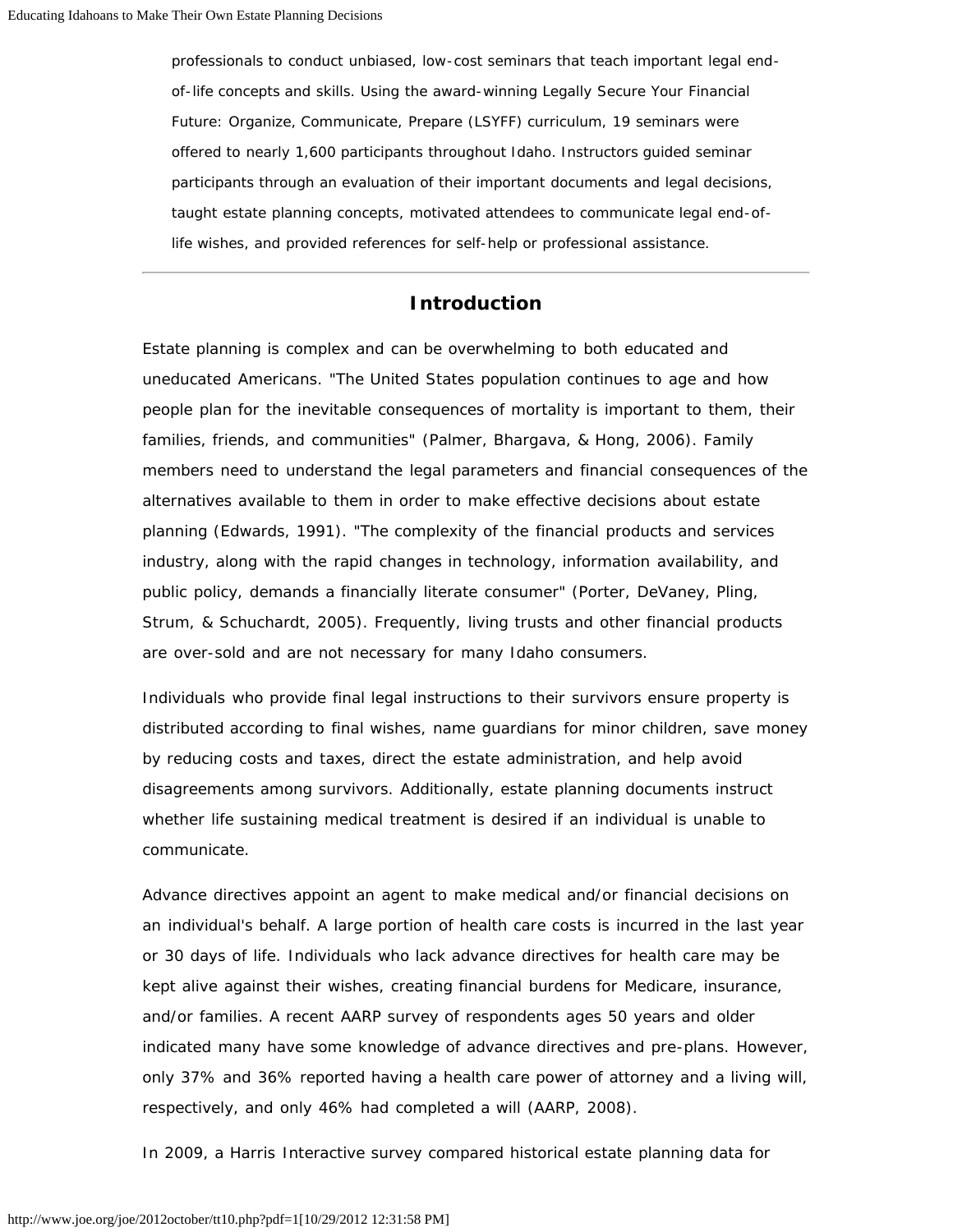2004 and 2009. The study found the percentage of Americans who had estate plan documents had declined as shown in Figure 1. Three-quarters of the Harris study respondents reported the economic downturn had influenced how to plan for the future. Nearly half of respondents said they are more focused on essentials right now (Harris Interactive, 2009).

#### **Table 1.**

Wills and Estate Planning Survey Results

| <b>Had Estate Planning Documents</b>                  | 2004 2009 |  |
|-------------------------------------------------------|-----------|--|
| Up-to-date will                                       | 42% 35%   |  |
| Power of Attorney (Health Care and Financial) 35% 29% |           |  |

Estate planning documents are important components of financial security in later life. Across the nation, Americans admit that they procrastinate and hesitate when considering issues of death or incapacitation. According to Mike Pattinson, an Idaho attorney, approximately 70% of Idaho residents die without a will. "Dying without a will IS a form of estate planning," the attorney added (Personal Communication, 2010). Adults who lack a properly executed estate plan that includes a last will and testament, a living will, and health care and financial powers of attorney are choosing to let someone else make their final decisions. With no estate plan, state laws will determine how to dispose of an individual's estate.

### **Our Response**

Several local and national Extension programs/curricula address farm successionand agriculture-related estate planning. However, a recent study showed little evidence could be found that Extension services are teaching family legal planning (Guinn, 2010). Several University of Idaho Extension faculty teamed with AARP, a local financial literacy coalition, community organizations, attorneys, and health care professionals to conduct unbiased, low-cost seminars that address important laterin-life legal decisions using a national award-winning Legally Secure Your Financial Future: Organize, Communicate, Prepare (LSYFF) curriculum (Bischoff, Healy, et al., 2005).

A concentrated effort to educate the consuming public about the purpose of estate planning and the rules and regulations affecting individual and family decisions in this area is necessary. Such an educational effort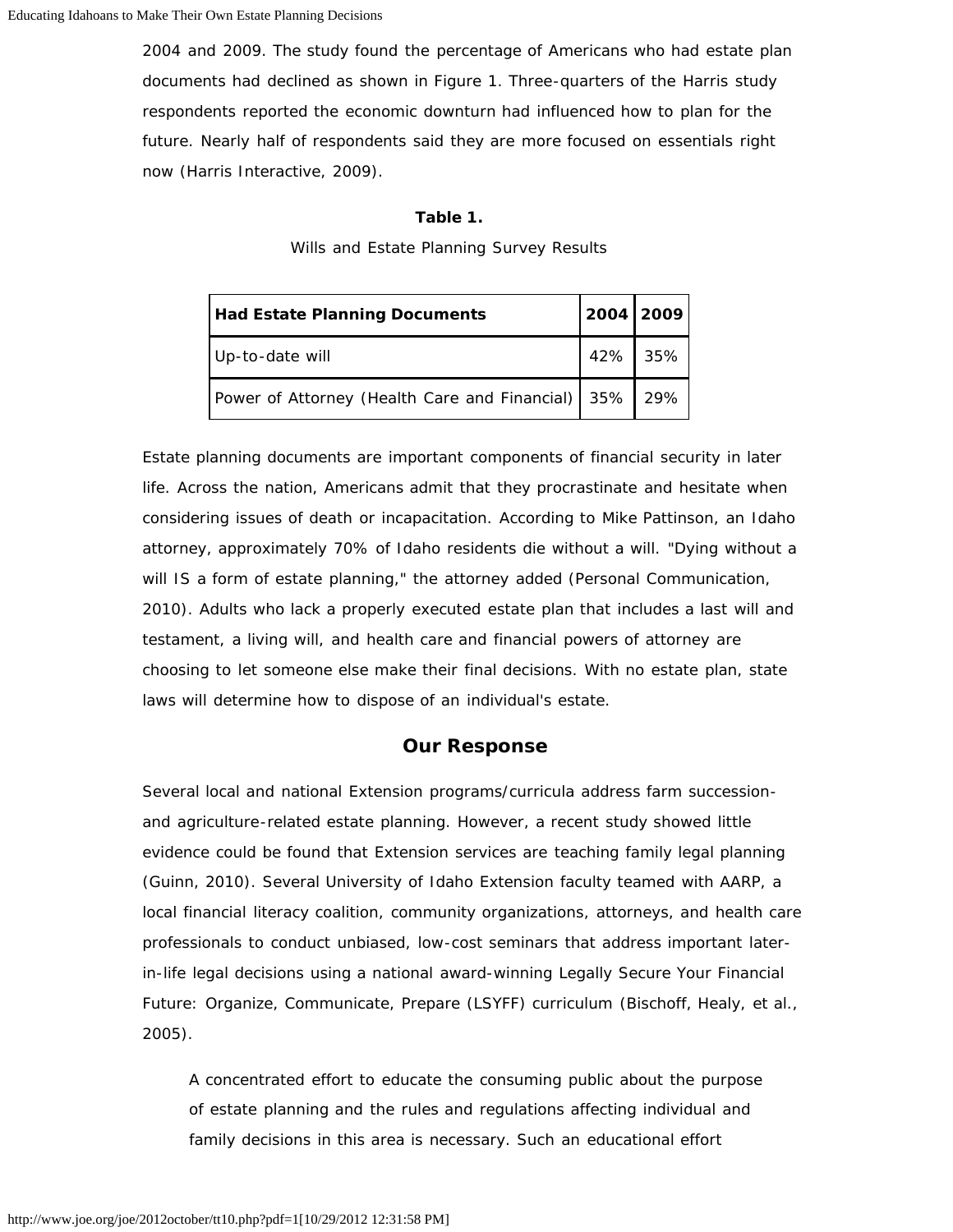would require a cooperative effort on the part of public schools, community, extension education programs, financial institutions, and professional groups most directly concerned with estate planning (Edwards, 1991).

With local attorneys and health care providers, the Extension educators taught 19 Legally Secure Your Financial Future: Organize, Communicate, Prepare (LSYFF) seminars in seven Idaho metropolitan and rural communities between 2004-2010. Instructors guided seminar participants through an evaluation of their important documents and legal decisions, provided estate planning instruction, and suggested references for self-help and/or professional assistance.

## **Program Outcomes**

Nearly 1,600 adults attended 19 seminars. Seminar attendees learned what estate decisions need to be made before meeting with an attorney (where fees are as much as \$150 per hour) and more clearly understood the estate planning processes, which for many resulted in considerable cost savings. They learned that during probate, a properly prepared will is a powerful document. Living trusts and other estate planning tools that attorneys help draft are supplemental pieces that may not be for everyone.

Participants reported taking numerous actions as a result of involvement in the classes. Comments included the following.

- "We estimate we saved over \$300 on our will, living will, and powers of attorney by being organized and knowing what we wanted ahead of time."
- "The seminars helped us focus attention on the need to revisit estate planning tasks. After the first week, we sent for new passports, new Social Security cards, and completed new advance directives. We then gave copies of our living wills to our children and communicated our desired wishes."
- "As a result of the seminars, I contacted a financial planner who in turn referred us to an attorney to establish health care directives and a family trust."
- "Life is short and you never know when papers are going to be needed. It made me stop and think about some of these issues and to get some of the necessary paperwork done. I still have more to do, but I'm more than half done."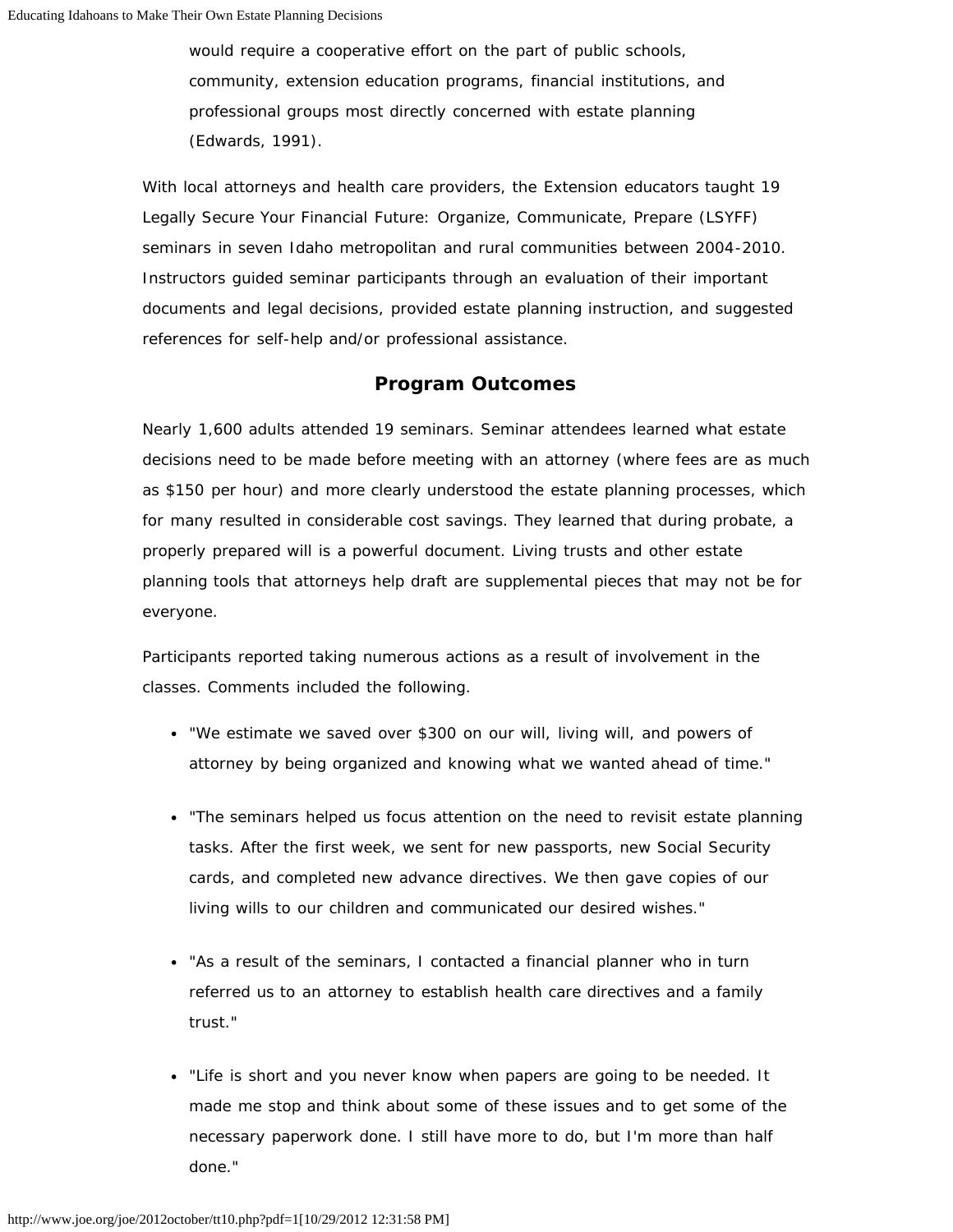Seminar participants reported taking these actions: organized papers; organized financial affairs; completed wills, living wills, and medical and financial powers of attorney; met with financial professionals (attorneys or financial planners); updated beneficiary designations on life insurance and retirement accounts; made funeral and cemetery arrangements; tended to legal guardianship matters; and bought longterm care insurance.

Many responded that their advancing age and failing health or illness were motivating factors to initiate estate plans. Participants stated they had procrastinated getting their wills completed or updated, and the class motivated them to meet with an attorney. A few listed overseas deployment as a reason to develop an estate plan.

When pre-assessments were compared to 6-month follow-up surveys, participants reported having started or completed the following actions.

#### **Table 2.**

Secure Your Future Pre- and Post-Assessment Results

| <b>Before</b> | 6 Mo<br><b>After</b> | <b>Legal Tools</b>                                  |
|---------------|----------------------|-----------------------------------------------------|
| 64%           | 88%                  | Organized financial records                         |
| 34%           | 87%                  | Inventoried important papers                        |
| 62%           | 86%                  | Organized property records                          |
| 40%           | 86%                  | Organized family records                            |
| 47%           | 80%                  | Developed household recordkeeping systems           |
| 30%           | 68%                  | Completed living wills                              |
| 15%           | 67%                  | Written goals for legal matters                     |
| 44%           | 65%                  | Written wills                                       |
| 32%           | 64%                  | Completed health care durable power of<br>attorneys |

In addition, respondents to the 6-month follow-up indicated 85% had discussed legal issues with family members, 86% felt they were better prepared for end-of-life issues, 64% had increased their estate planning knowledge, 82% increased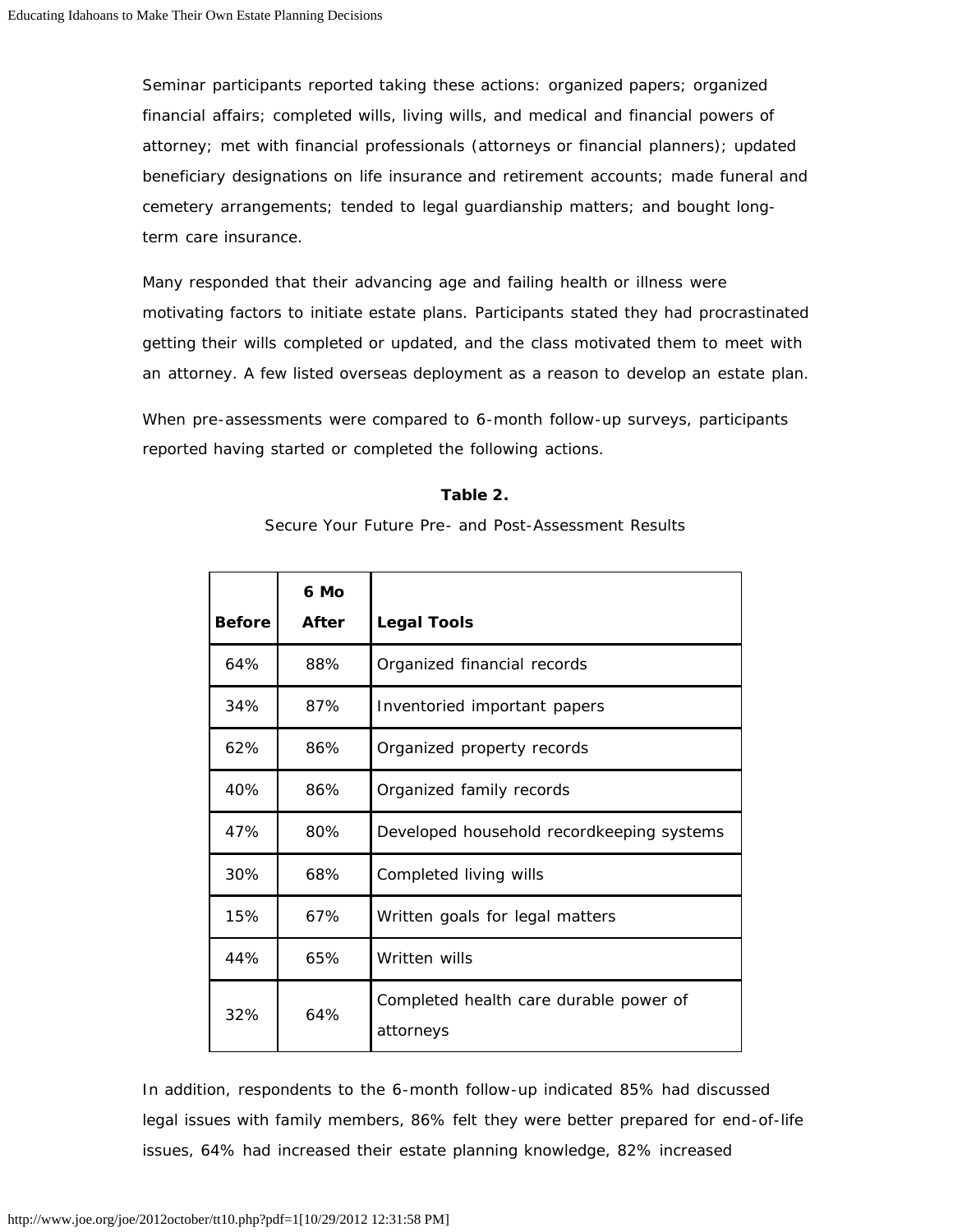communication with family members, and 79% felt more financially secure after participating in the seminar.

## **Conclusion**

The Legally Secure Your Financial Future seminars successfully educated participants to evaluate their legal status related to later life issues, develop a personal action plan, communicate legal end-of-life wishes, and take important legal steps to safeguard their financial future.

#### **References**

AARP Bulletin Poll (2008, January). "Getting ready to go" executive summary. Retrieved from: [http://assets.aarp.org/rgcenter/il/getting\\_ready.pdf](http://assets.aarp.org/rgcenter/il/getting_ready.pdf)

Bischoff, M., Healy, B., Gorham, L., Bankston, J., Miller, J., & Pankow, D. (2005). *Legally secure your financial future: Organize, communicate, prepare*. Retrieved from: <http://www.cals.uidaho.edu/lsyff/>

Edwards, K. (1991). Planning for family asset transfers. *Financial Counseling and Planning Journal*, 2, 55-78.

Guinn, K. (2010). Advance directives in Extension services. *Journal of Extension* [Online], 48(5) Article 5IAW3. Available at: <http://www.joe.org/joe/2010october/iw3.php>

Harris Interactive (2009, December). *The wills & estate planning survey*. Retrieved from: [http://wills-probate.lawyers.com/wills-probate/Lawyerscom-Wills-and-Estate-](http://wills-probate.lawyers.com/wills-probate/Lawyerscom-Wills-and-Estate-Planning-Survey-Findings.html)[Planning-Survey-Findings.html](http://wills-probate.lawyers.com/wills-probate/Lawyerscom-Wills-and-Estate-Planning-Survey-Findings.html)

Palmer, L., Bhargava, V., & Hong, G. (2006). Will adoption and life events among older adults. *Financial Services Review*, 15, 281-295.

Porter, N., DeVaney, S., Poling, R., Stum, M., & Schuchardt, J. (2005). Financial security in later life: a national initiative and model for eXtension. *Journal of Extension* [On-line], 43(6) Article 6FEA7. Available at:

<http://www.joe.org/joe/2005december/a7.php>

*[Copyright](http://www.joe.org/about-joe-copyright-policy.php) © by Extension Journal, Inc.* ISSN 1077-5315. Articles appearing in the Journal become the property of the Journal. Single copies of articles may be reproduced in electronic or print form for use in educational or training activities. Inclusion of articles in other publications, electronic sources, or systematic largescale distribution may be done only with prior electronic or written permission of the